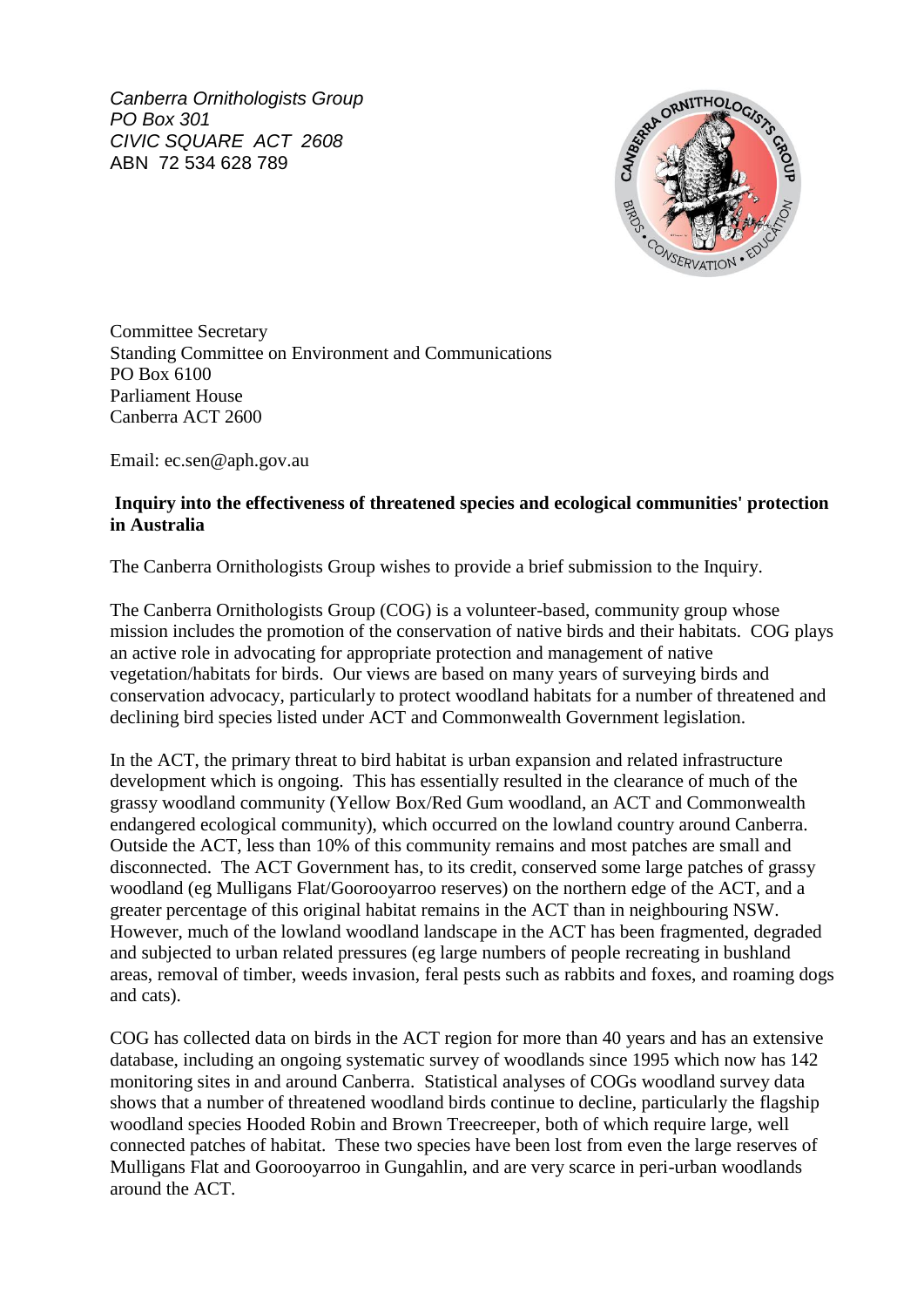It is COGs view, that, overall the ACTs legislative provisions relating to the protection of threatened species and ecological communities are ineffective in protecting threatened species or their habitats. There is no native vegetation protection legislation in the ACT as occurs in some State jurisdictions, not does the ACT have a policy on offsetting where listed communities such as grassy woodland are cleared or impacted.

The ACTs *Nature Conservation Act 1980* and provisions in other planning legislation are weak on environmental provisions and do not guarantee any protections for threatened species. Action Plans for the recovery of threatened species/ecological communities are required to be developed, however, experience has shown that for the most part they are ineffective in achieving improvements due to poor implementation and monitoring, and lack of resourcing.

Ecological advice or input to the statutory planning process in the ACT is essentially advisory (primarily through the ACTs Conservator of Flora and Fauna, a statutory role) and is often disregarded in order to achieve a desired planning outcome. The ACT Government has committed to reviewing its Nature Conservation Act, passed 30 years ago, but progress has been slow, there seems to be little interest in making substantive changes to ensure better protections, and it has not engaged the community fully. Loss of important habitat for threatened species is continuing in the front of new urban developments, and offset mechanisms proposed in some recent developments by the ACT Government (eg Molonglo Valley) are regarded by some experts as totally inadequate.

While the ACT Government, generally, is regarded as competent at preparing policy documents and recovery plans for threatened species, and has some competent staff in the fields of science and research, implementation of various management and recovery plans etc overall is poor, with little systematic monitoring undertaken. With respect to some ACT threatened species such as the Hooded Robin and Brown Treecreeper, action/recovery plans in place for more than a decade, have failed to deliver any improvements and the species continue to decline.

In COGs view, in the ACT, there is a lack of adequate resourcing for research/scientific staff, and also for ground personnel such as the rangers who manage government land and staff to monitor conservation provisions/outcomes in land management agreements on off-reserve, leasehold land. The lack of resourcing of rangers to properly manage reserves (control weeds, feral pests and undertake improvements) has been an ongoing issue for years. Also, staffing and other resourcing for the proper implementation, monitoring and reporting of management actions/activities under recovery plans (Action Plans) is inadequate. A recent Inquiry into the management of the ACT's reserve land (Canberra Nature Park and some other reserves) by the ACT Commissioner for Sustainability and the Environment, made recommendations which included operational and monitoring plans for reserves and the need for more resources. COG fully supports the Inquiry recommendations regarding operational and monitoring plans for reserves and the need for more resources.

In the ACT, on land subject to long-term leasehold provisions (vis a vis government reserve or government managed land), there is a system of Land Management Agreements (LMAs) which are intended to provide (amongst other things) conditions for the management of important remnant vegetation, threatened communities or habitat for threatened species. The problem is that the conservation provisions in these agreements are not monitored or reported on, and the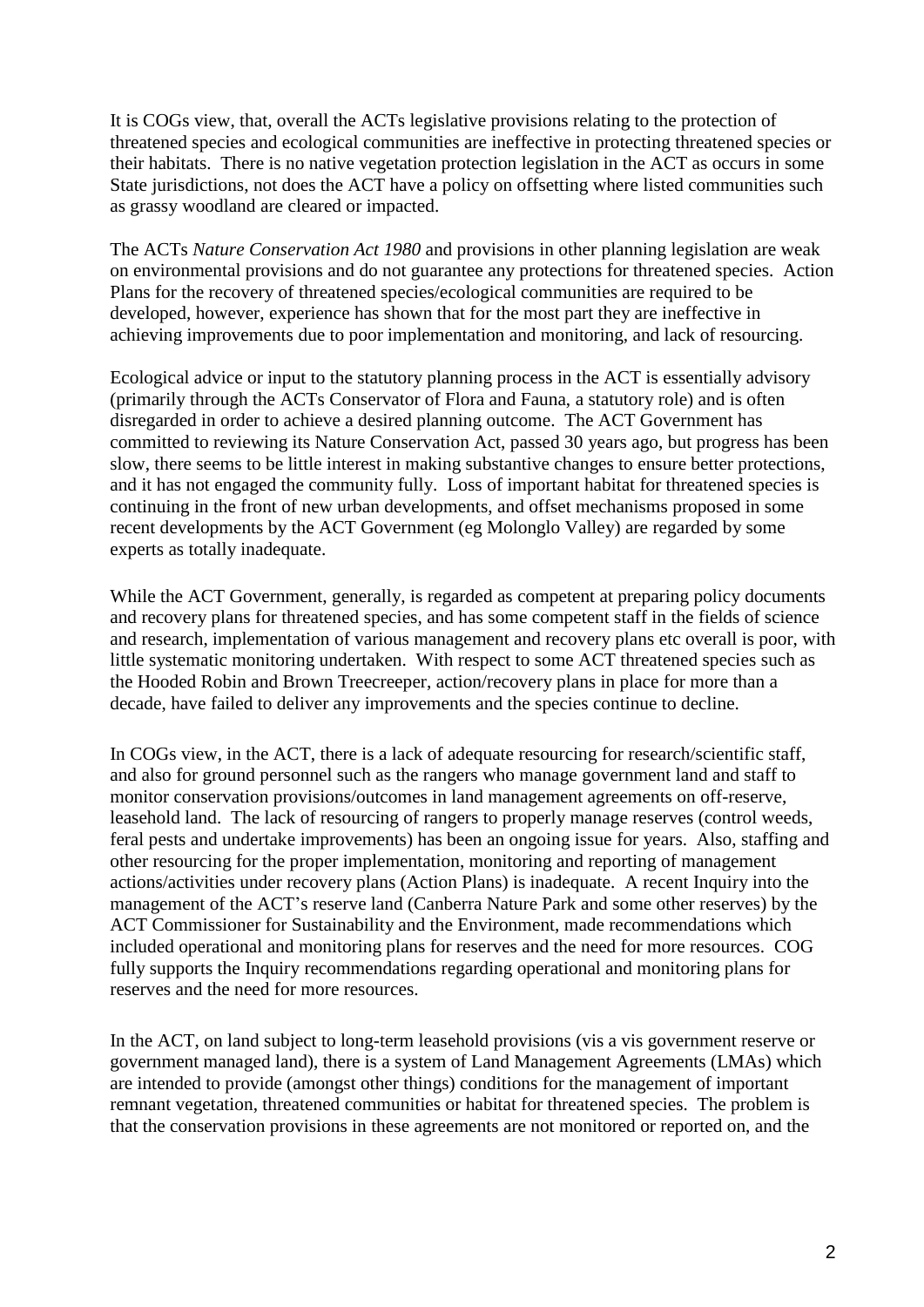LMAs are regarded as confidential, so it is difficult to ascertain what is occurring on those lands. A preliminary analysis of COGs woodland survey data since 1998 has shown that bird species diversity is slightly higher on leasehold sites than on government managed sites.

An issue of concern to COG in the last few decades is the process by which individual developments (eg suburbs, small parcels of land, or infrastructure developments) are assessed one at a time, and ecological input to those environmental assessments has varied in quality. In particular, little consideration is given to issues such as cumulative impacts of a number of developments, and whole of landscape issues/connectivity are not systematically addressed, nor is the precautionary principle applied (an established principle in environmental assessment/management).

In recent years, the Commonwealth Government, under provisions in the Environment Protection & Biodiversity Conservation Act (EPBC Act), has required the ACT Government to undertake strategic environmental assessments (SEAs) in some cases where development will potentially impact significant habitat over an area, for example in the Molonglo Valley, and most recently in Gungahlin (on some large areas of remaining developable lands). Some elements of the outcomes under SEAs so far have been positive, eg for the first time, a reasonable sized, 200 metres buffer between housing and a high quality woodland area was required by the Commonwealth. But, for the most part, environmental outcomes have been disappointing, with house blocks far too close to the Molonglo River corridor (used as a movement corridor by birds) and habitat for a nationally threatened lizard.

A particular driver in the ACT is that the ACT Government relies on a significant part of its revenue from land sales (approx a third of revenue), and there is also constant pressure for land release for housing and pressure to provide what is termed "affordable housing". There is a clear conflict of interest in the roles of the ACT Government as the developer (through its Land Development Agency) and decision maker, which also has to evaluate environmental impacts, and the planning process is essentially about ticking off boxes, not achieving the best possible environmental outcomes. Also, in the past, the quality of input to environmental assessments from consultants engaged by the ACT Government has been patchy to say the least. In some cases, environmental assessments have been undertaken many years prior to the land being developed to tick off the relevant boxes (eg individual EPBC Act referrals), and contemporary information does not get considered down the track.

Some developments which have concerned COG greatly in the last 10 years because of the impacts on threatened species or endangered ecological communities are:

- **East O'Malley** in the 1990s, a very high quality patch of grassy woodland, habitat to several ACT listed threatened birds, was cleared to make way for premium housing blocks; this land was of high \$ value to the ACT Government (\$17 million); a strong community campaign by local residents and environmental community groups fought unsuccessfully to save the area. Environmental assessments undertaken by consultants were regarded by the community as poor.
- **Crace** in the new suburb of Crace in Gungahlin (land which was previously owned by the CSIRO and used for field trials), a decision was made by ACT planning authorities to clear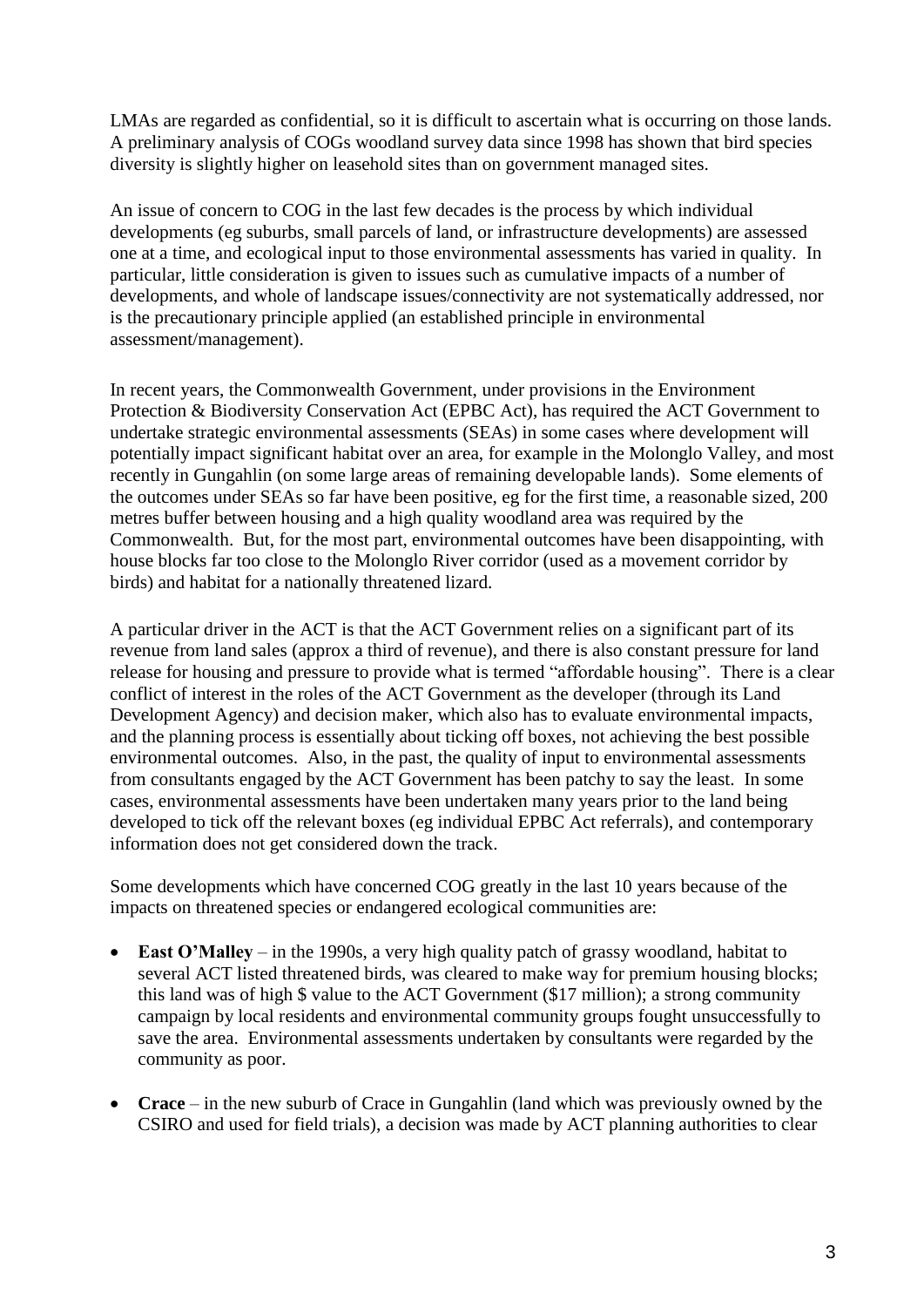around 90-100 large, mature eucalypts several hundred years old well after environmental processes and required assessments were completed/determined, so that streets could be redesigned for better solar access. Historically, some of those trees had been used as nesting sites for Superb Parrots, a Commonwealth listed threatened species.

- **Forde** in a new suburb adjacent to the important Mulligans Flat nature reserve in Gungahlin which has just been competed; totally inadequate (30 metres) buffers between houses and the reserve's fenceline were implemented by ACT government planners, to maximise the number of housing blocks; this has resulted in the outer asset protection zone required by the ACT bushfire authorities for burning and slashing to protect assets (houses) being **in the reserve itself**; the edges of the reserve abutting houses will now be regularly burnt
	- o Mulligans Flat Nature Reserve with the adjacent Goorooyarroo Nature Reserve is regarded as the largest piece of grassy woodland in public hands and is the focus of important research into the conservation and restoration of woodlands; inadequate buffers from houses and inappropriate bushfire management has the potential to undermine conservation and recovery efforts
- **Coombs** a new suburb being built in the Molonglo Valley next to Weston Creek in the ACT – asset protection zones referred to above have also been planned in conservation areas such as a river corridor and habitat of a nationally endangered lizard (Pink Worm-tailed Lizard), again to maximise house blocks
	- o environmental community groups have lobbied the ACT Government unsuccessfully for years for the outer asset protection zones abutting housing and conservation areas (which can be up to 200 metres), to occur **outside** conservation areas
	- o the Conservation Council ACT Region took the ACT Government to ACAT in 2011, seeking to have the asset protection zone re-drawn and out of the river corridor, and was successful in achieving a moratorium until a statutory management plan for the river corridor is completed.
- **Kinlyside** a high quality woodland area near the ACT village of Hall (Gungahlin area), is currently managed as leasehold land, however is still on the ACTs Territory Plan as future housing. The ACT Government, under pressure from the Community, committed some eight years ago to undertake a planning review of this area in recognition of its significant environmental values; that area of land is still in limbo, although we are aware that the land will now be included in a Gungahlin-wide Strategic Environmental Assessment and will possibly be proposed as an offset area for other development; only through sensitive management by the current lessees have the environmental values of this area been maintained.

At the present time, COG is particularly concerned about urban development in the proposed future suburb of Throsby, a large patch of land between the nationally important Mulligans Flat and Goorooyaroo reserves. There are many environmental related reasons why this area should not be developed because it will impact very significantly on the values of the adjacent reserves (including burning of the adjacent reserves for bushfire management), but COG is particularly concerned about the long-term survival of a colony of Superb Parrots in Throsby, one of only two significant sites where the parrots breed in the ACT. Superb Parrots are listed as a vulnerable species in the ACT and under the Commonwealth's EPBC Act.

• Initial, preferred plans drawn by the ACT Government have urban development within 100 metres of the hollow trees in which the Superb Parrots breed, and will mean the loss of a